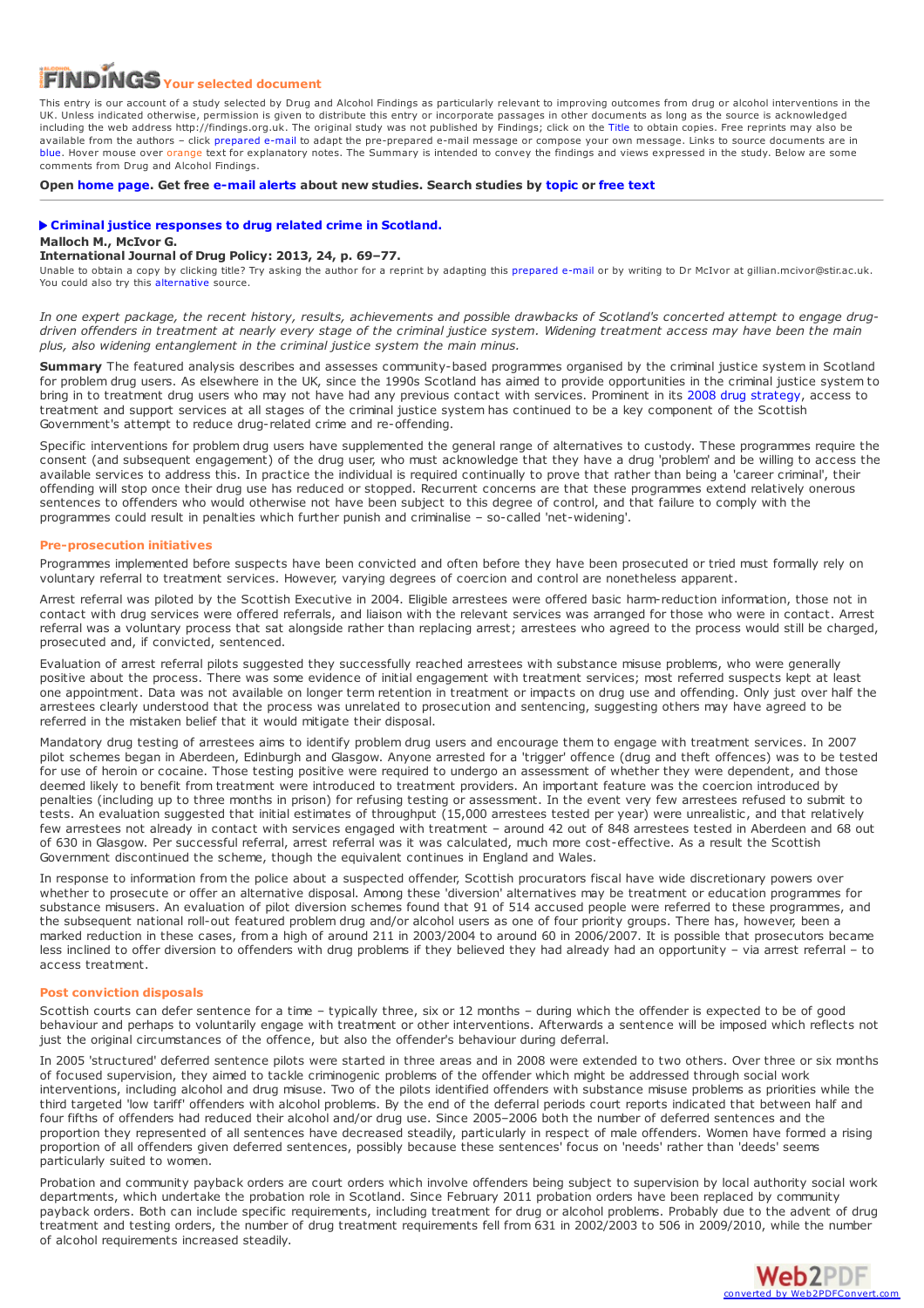Aimed at offenders facing imprisonment and with an established pattern of drug-related crime, drug treatment and testing orders (DTTOs) were introduced in Scotland (as in England and Wales) under the Crime and Disorder Act 1998. Over six months to up to three years, they combine drug treatment, regular drug testing, case management by the supervising social worker, and regular judicial reviews of progress. Unlike probation orders, they are not intended to address offenders' wider problems. From 1999 they were piloted in Glasgow and Fife. As elsewhere in the UK, evaluations found they were associated with reductions in drug use and drug-related offending, particularly when offenders stayed in treatment and completed their orders.

Following successful piloting, national roll-out of DTTOs began in 2001/2002, making them available to the high court and all sheriff courts. Numbers rose from 412 in 2003/2004 to 739 in 2009/2010. DTTOs are no longer a distinct sentencing option in England and Wales but continue to be available in Scotland.

Scotland's national guidelines allow courts discretion over terminating ('revoking') DTTOs and emphasise keeping offenders in treatment, leading to much better completion rates than elsewhere in the UK. When offenders fail to comply with an order (a 'breach'), courts often allow the order to continue. As a result, only 29% of breach applications in 2010–2011 led to immediate imprisonment. Breach rates, were initially very high (40% of terminations in 2003/2004) but have gradually fallen to 23% of terminations in 2009/2010. Each year since their introduction breach rates have been higher among women than men, reflecting the difficulties experienced by women in meeting the requirements of community sentences.

In 2008 the Scottish Government funded a pilot 'low tariff' DTTO scheme ('DTTO II') in the Lothian and Border Community Justice Authority area. These make DTTOs available to offenders earlier in their criminal careers and facing less severe sentences, and can be imposed by justice of the peace courts dealing with the least serious offences as well as by sheriff courts. In particular they were intended to make a DTTO-type sentence available to women whose offences were not serious enough for them to qualify for a DTTO, and in the event half of all the new orders were given to women. The orders were intended to be shorter (normally up to 12 months) than DTTOs and to require less frequent judicial reviews (every six to eight weeks instead of monthly). An initial evaluation reported that offenders subject to the new order averaged 27 years of age and that while on the order their drug use and offending fell. Completion rates were relatively high. Offenders said they had experienced improved health and some positive changes in their lives and prospects. However, these were low-tariff offenders and there was no comparison group, so it is not possible to conclusively attribute these outcomes to the new order.

Drug courts aim to reduce crime by addressing drug use and drug-related offending by adults who have committed serious and/or frequent offences. They were intended to bolster the effectiveness of existing sentences such as DTTOs by providing additional treatment resources and intensified and specialist judicial supervision, which aimed to be therapeutic rather than punitive. In the early 2000s pilots were established in Glasgow and Fife sheriff courts. Evaluations found that most offenders dealt with by drug courts had an extensive criminal history. They were sentenced to DTTOs and/or probation orders and required to submit to urinalysis and regular (at least monthly) review by the presiding sheriffs. Pre-court reviews were seen as crucial in establishing and monitoring achievable goals for offenders, while problemsolving dialogue between sheriffs and offenders and continuity of sentencers over successive reviews were considered significant motivators<br>of compliance. Workers and offenders felt the courts did reduce drug use and drugmore generally improved their lives. At both courts, the longer they had been on an order, the less likely offenders were to test positive for opiates or benzodiazepines. However, the proportions reconvicted over the next two years were similar to those found for DTTOs imposed by other courts.

## **Throughcare after prison**

Follow-on care after release from prison has been recognised as critical but also challenging to implement. In Scotland, only prisoners serving sentences of at least four years are eligible for post-release support on a statutory basis. Transitional care was a national initiative introduced in 2001 to provide post-release support to substance misusers after shorter sentences and to engage them in community services. Prisoners were assessed in prison and linked to subcontracted staff based in the community, who they were expected to meet up to three times over the 12 weeks after their release. However, fewer than a third attended an appointment. Unless staff proactively reached out to clients, they tended not to take up the offer of transitional care. Seven months after release, ex-prisoners who had received transitional care were no less likely to have unmet needs than those who had not, and there were no differences in health, substance use, injecting, housing, employability or crime. Workers felt three appointments were insufficient. The experience highlighted that without coercion, take-up of services is low, and that the effectiveness of such initiatives depends on the availability of resources to released prisoners.

In 2005 the transitional care initiative was replaced by the Throughcare Addiction Service. Delivered by criminal justice social work services, this aims to provide continuity of care for prisoners treated in prison while (for adult men) serving sentences of more than 31 days, a limitation not applied to women or young offenders. In the six weeks before release a community integration plan is negotiated with the prisoner, detailing how any addictions-related work undertaken in prison will be taken forward in the community. Over the six weeks after release the service works with the former prisoner to link them to appropriate community services. The service has yet to be evaluated. In 2006/2007 (its first complete year) it dealt with 1509 offenders, falling by 2009/2010 to 1414. A government review reported that only 41% of former prisoners kept their initial appointments (an improvement on transitional care) and only 15% attended all six scheduled appointments. It remains unclear how effectively those who did keep appointments engaged with services.

#### **The authors' conclusions**

In line with Scottish Government policy, referrals to treatment through the criminal justice system have increased in number, and there is some evidence of reduced drug use and associated offending, especially among those who complete an order or intervention. Despite underlying philosophical differences, experience in Scotland – especially of DTTOs and drug courts – is that different professions can effectively work together. However, there is insufficient evidence to assess the effectiveness of diversion from prosecution, arrest referral, prison throughcare and low-tariff DTTOs (DTTO II). While engagement with treatment, and readiness to engage with treatment, tend to predict success, there is limited (and mixed) evidence of what constitutes the most effective interventions for specific groups.

Addressing in the community the needs of offenders involved in drug-related crime rather than in prison offers advantages, including a wider range of more effective services and avoiding the negative impact of imprisonment. Community interventions are more likely to result in lower rates of reoffending and offer better value for money. Given how many offences dependent drug users commonly commit, criminal justice interventions in Scotland may cover their costs in terms of immediate savings to the criminal justice system. However, problems of measuring the costs and assessing the outcomes limit conclusions regarding cost-effectiveness or value for money.

Concerns include the wide variations in the scale and scope of some interventions and of treatment services across the country. Post-prison support and aftercare is crucial, but managing the transition between prison and the community remains a significant challenge. Most prisoners released after short sentences (or custodial remand) are not subject to statutory aftercare. Initial data from the Throughcare Addiction Service suggests it may be more successful than its predecessor, but still it seems that most eligible offenders do not engage with the service in prison or on release, and the nature and effectiveness of any engagement remains unknown. Support from the service remains unavailable for adult male prisoners serving sentences of less than 31 days or offenders on remand.

'Coerced' treatment aims to enable drug-dependent individuals to reduce or end offending and illicit drug use. Evidence suggests these objectives are plausible and, in the case of DTTOs and drug courts, in many cases achievable. But this ambition also raises the thorny issue of the potential diversion of resources from voluntarily entered community-based services, eroding the potential to intervene before the criminal justice system becomes involved.

The initial emphasis on high-tariff repeat offenders at risk of imprisonment has extended to less serious offenders intervened with at different points in the criminal justice process to prevent mainly acquisitive crime related to drug use. This can be welcomed as an attempt to avoid